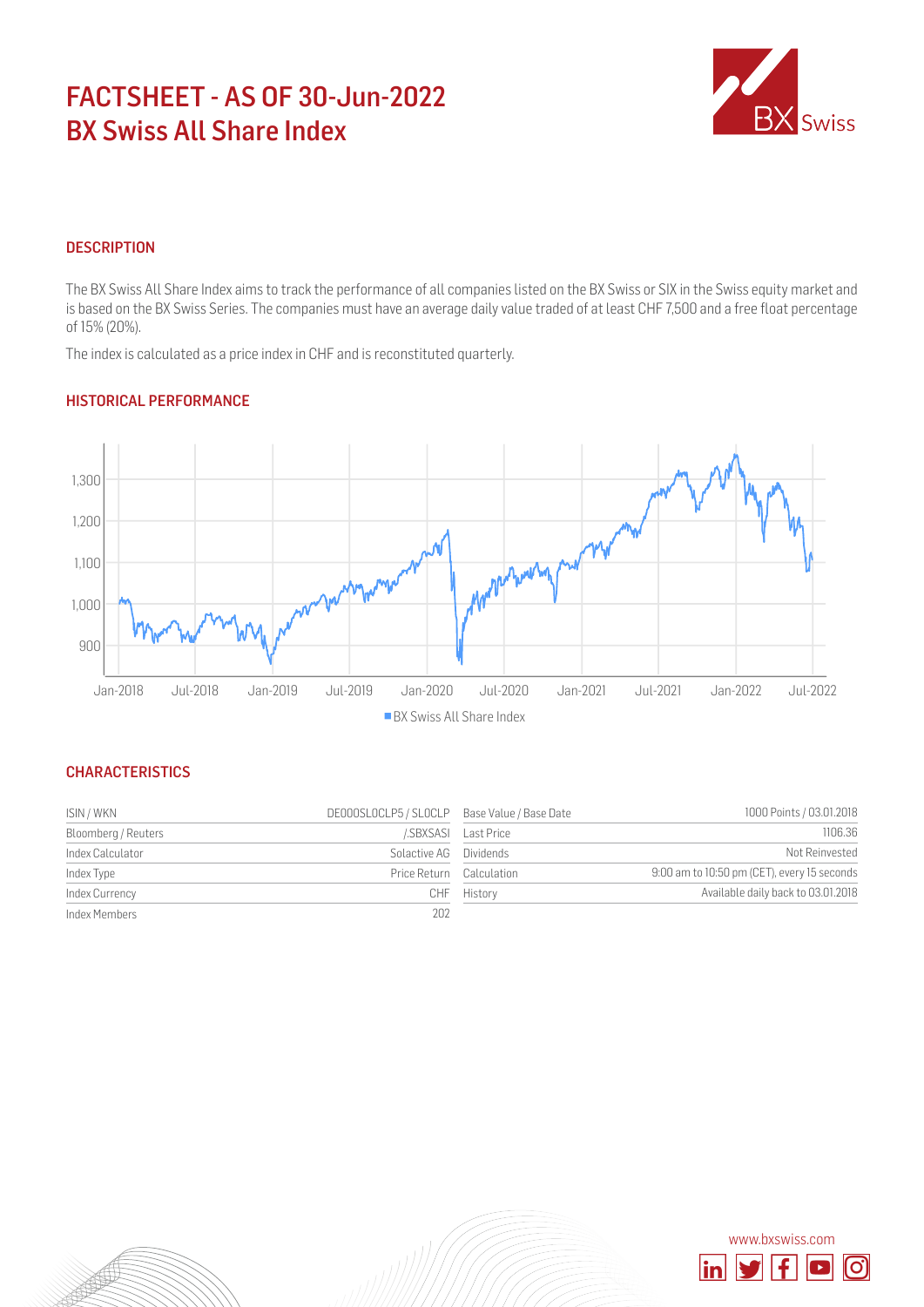FACTSHEET - AS OF 30-Jun-2022 BX Swiss All Share Index



#### **STATISTICS**

| CHF                | 30D       | 90D        | 180D       | 360D                  | YTD        | Since Inception       |
|--------------------|-----------|------------|------------|-----------------------|------------|-----------------------|
| Performance        | $-7.50\%$ | $-12.66\%$ | -18.15%    | $-12.55\%$            | -18.15%    | 10.64%                |
| Performance (p.a.) |           |            |            |                       |            | 2.28%                 |
| Volatility (p.a.)  | 20.44%    | 17.73%     | 19.29%     | 15.58%                | 19.29%     | 15.74%                |
| High               | 1196.11   | 1291.25    | 1358.56    | 1360.49               | 1358.56    | 1360.49               |
| Low                | 1077.62   | 1077.62    | 1077.62    | 1077.62               | 1077.62    | 854.24                |
| Max. Drawdown      | $-9.91%$  | $-16.54%$  | $-20.68\%$ | -20.79%               | $-20.68\%$ | $-27.50%$             |
| VaR 95 \ 99        |           |            |            | $-27.5\%$ \ $-48.8\%$ |            | $-24.6\%$ \ $-46.0\%$ |
| CVaR 95 \ 99       |           |            |            | $-38.7\%$ \ $-57.0\%$ |            | $-39.7\%$ \ $-69.1\%$ |

## COMPOSITION BY CURRENCIES



# COMPOSITION BY COUNTRIES



#### TOP COMPONENTS AS OF 30-Jun-2022

| Company                           | Ticker                | Country   | Currency   | Index Weight (%) |
|-----------------------------------|-----------------------|-----------|------------|------------------|
| <b>NESTLE SA</b>                  | NESN SE Equity        | <b>CH</b> | <b>CHF</b> | 18.08%           |
| ROCHE HOLDING AG                  | ROG SE Equity         | CН        | <b>CHF</b> | 14.81%           |
| NOVARTIS AG                       | NOVN SE Equity        | CН        | <b>CHF</b> | 12.74%           |
| ZURICH INSURANCE GROUP AG         | <b>ZURN SE Equity</b> | CН        | <b>CHF</b> | 4.46%            |
| COMPAGNIE FINANCIERE RICHEMONT SA | CFR SE Equity         | <b>CH</b> | <b>CHF</b> | 3.77%            |
| UBS GROUP AG                      | <b>UBSG SE Equity</b> | <b>CH</b> | <b>CHF</b> | 3.74%            |
| ABB LTD-REG                       | <b>ABBN SE Equity</b> | <b>CH</b> | CHF        | 3.16%            |
| LONZA GROUP AG                    | LONN SE Equity        | <b>CH</b> | <b>CHF</b> | 2.74%            |
| ALCON INC                         | ALC SE Equity         | CН        | <b>CHF</b> | 2.37%            |
| SIKA AG                           | SIKA SE Equity        | СH        | CHF        | 2.32%            |